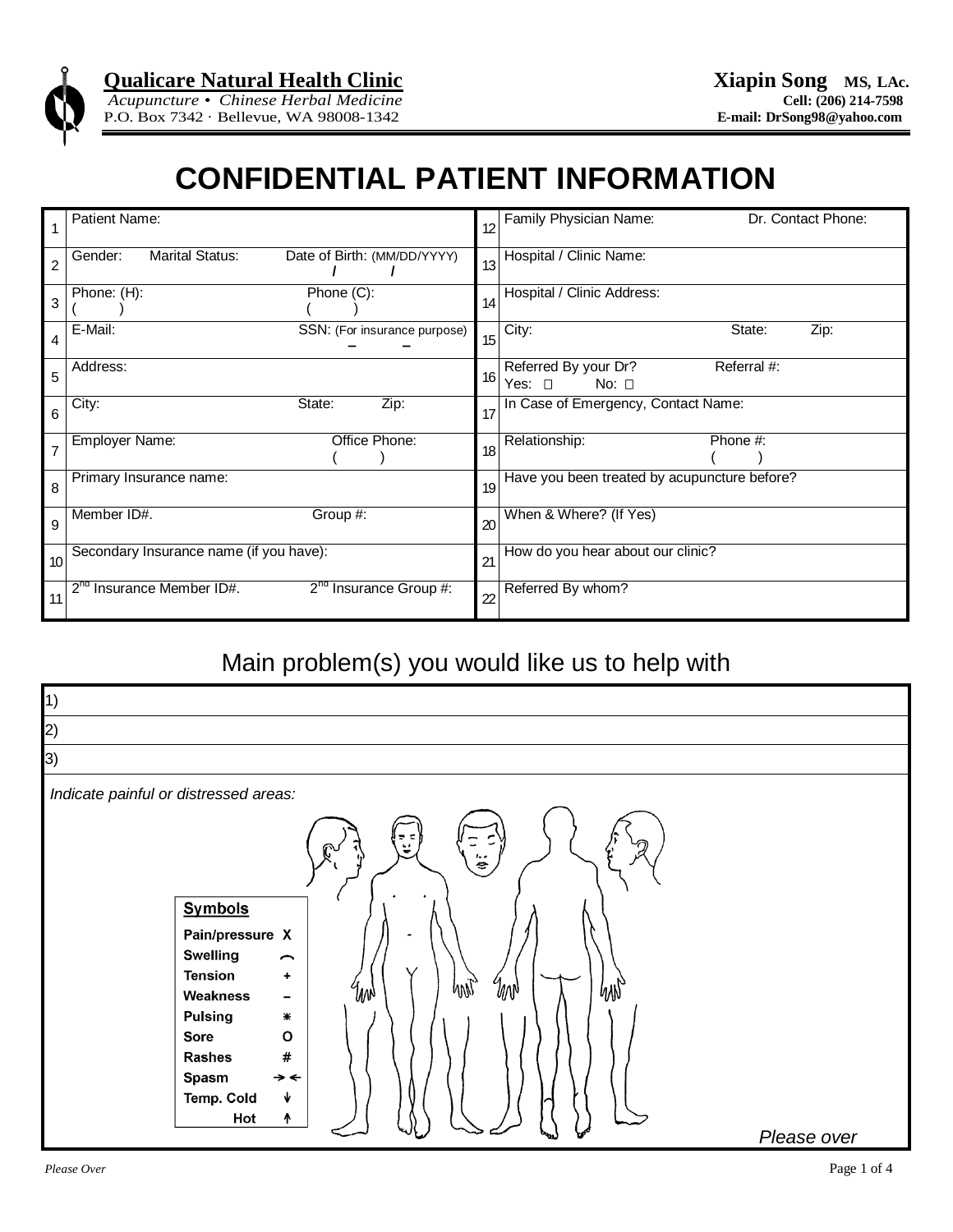

 $Acupuncture$  • *Chinese Herbal Medicine* P.O. Box 7342 · Bellevue, WA 98008-1342 **E-mail: DrSong98@yahoo.com**

*Continue from page 1.*

#### When did this problem begin (be specific)?

To what extent does this problem interfere with your daily activity (work, sleep, and sex)?

What do you believe is wrong with you?

Have you been given a diagnosis for this problem? If so, What?

Name of last doctor consulted:

List medications currently taking, with dosage:

### Past Medical History *(Please include date)*

| Serious Illness:                                               |                          |            |          |  |  |  |  |
|----------------------------------------------------------------|--------------------------|------------|----------|--|--|--|--|
| Surgeries:                                                     |                          |            |          |  |  |  |  |
| Major Accidents:                                               |                          |            |          |  |  |  |  |
| Birth History (prolonged labor, forceps delivery, etc.):       |                          |            |          |  |  |  |  |
| Hospitalizations:                                              |                          |            |          |  |  |  |  |
| Allergies: To medications:                                     | Foods:                   |            |          |  |  |  |  |
| Chemicals:                                                     | Inhalants:               |            |          |  |  |  |  |
| Family Medical History:                                        |                          |            |          |  |  |  |  |
| Occupational stress (chemical, physical, psychological, etc.): |                          |            |          |  |  |  |  |
| Do you have a regular exercise program?                        | If yes, Please describe: |            |          |  |  |  |  |
| Have you ever been on a restricted diet?                       |                          | What kind? |          |  |  |  |  |
| Please describe your average daily diet:                       |                          |            |          |  |  |  |  |
| Morning:                                                       | Afternoon:               |            | Evening: |  |  |  |  |
|                                                                |                          |            |          |  |  |  |  |
|                                                                |                          |            |          |  |  |  |  |
| How many packs of cigarettes do you smoke a day?               |                          |            |          |  |  |  |  |
| How much coffee, tea, or cola do you drink per week?           |                          |            |          |  |  |  |  |
| How much alcohol do you drink per week?                        |                          |            |          |  |  |  |  |
| Please describe any use of drugs for non-medical purposes:     |                          |            |          |  |  |  |  |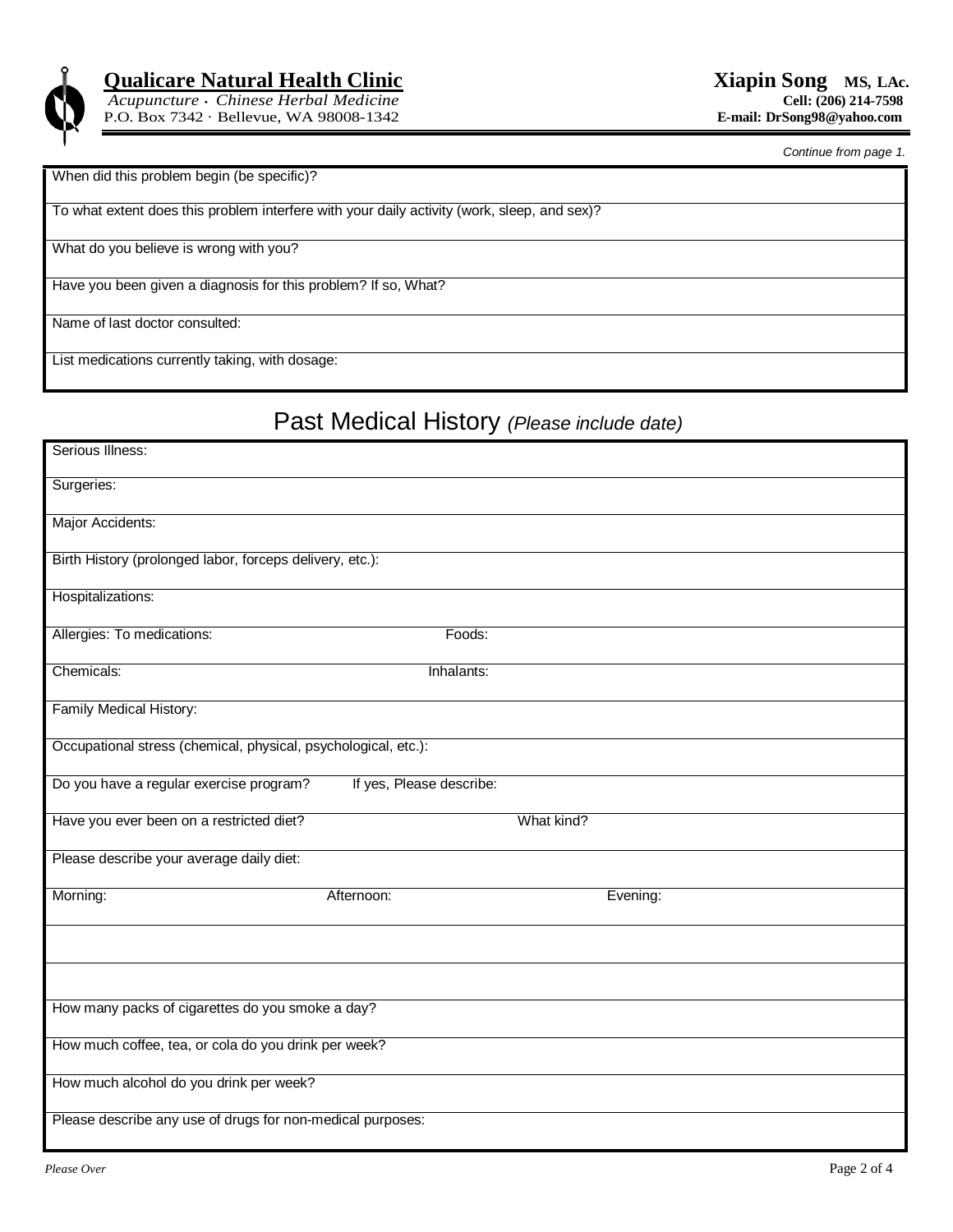*Acupuncture • Chinese Herbal Medicine* **Cell: (206) 214-7598** P.O. Box 7342 · Bellevue, WA 98008-1342

*Continue from page 2.*

## Please check if you have had *(in the last three months)*

#### *General:*

- □ Poor appetite Q Poor sleeping Q Poor sleeping Q Fatigue
- $\square$  Fevers  $\square$  Chills  $\square$  Chills  $\square$  Night sweats
- $\square$  Sweat easily  $\square$  Tremors  $\square$  Cravings
- Localized weakness Poor balance Change in appetite
- □ Bleed or bruise easily D Weight loss D Weight D Weight gain
- $\Box$  Peculiar tastes or smells
- $\Box$  Strong thirst (cold or hot drinks)
- $\Box$  Sudden energy drops (What time of day)?

#### *Skin and Hair:*

- 
- 
- 
- $\Box$  Change in hair or skin texture
- Any other hair or skin problems?

#### *Head, Eyes, Ears, Nose and Throat:*

- □ Dizziness 
→ □ Concussions → □ Migraines
- Glasses Eye strain Eye pain
- Poor vision Night blindness Color blindness
- Cataracts Blurry vision Earaches
	-
	-
	-
- $\Box$  Teeth problems  $\Box$  Jaw clicks  $\Box$
- 
- 
- 
- 
- 
- $\Box$  Ringing in ears  $\Box$  Poor hearing  $\Box$  Spots in front of eyes
- $\Box$  Sinus problems  $\Box$  Nose bleeds  $\Box$  Recurrent sore throats
- Grinding teeth Facial pain Sores on lips or tongue
- Any other head or neck problems?

Headaches? (where and when)

#### *Musculoskeletal:*

Neck pain Muscle pain Knee pain

- □ Back pain **Nuscle weakness Foot / ankle pain Foot / ankle pain**
- $\Box$  Hand / wrist pains  $\Box$  Shoulder pain  $\Box$  Hip pain
- Any other joint or bone problems?

#### *Gastrointestinal:*

- 
- Constipation Gas Belching
- 
- 
- □ Abdominal pain or cramps
- □ Chronic laxative use
- Any other problems with your stomach or intestines?
- 
- 
- 
- Black stools Blood in stools Indigestion
	-
- 
- 
- Nausea Vomiting Diarrhea
	-
	-
- □ Bad breath Hemorrhoids Hemorrhoids Hemorrhoids Hemorrhoids

- Rashes Ulceration Hives Itching Eczema Pimples
	-
- 
- 
- 
- Dandruff Loss of hair Recent moles